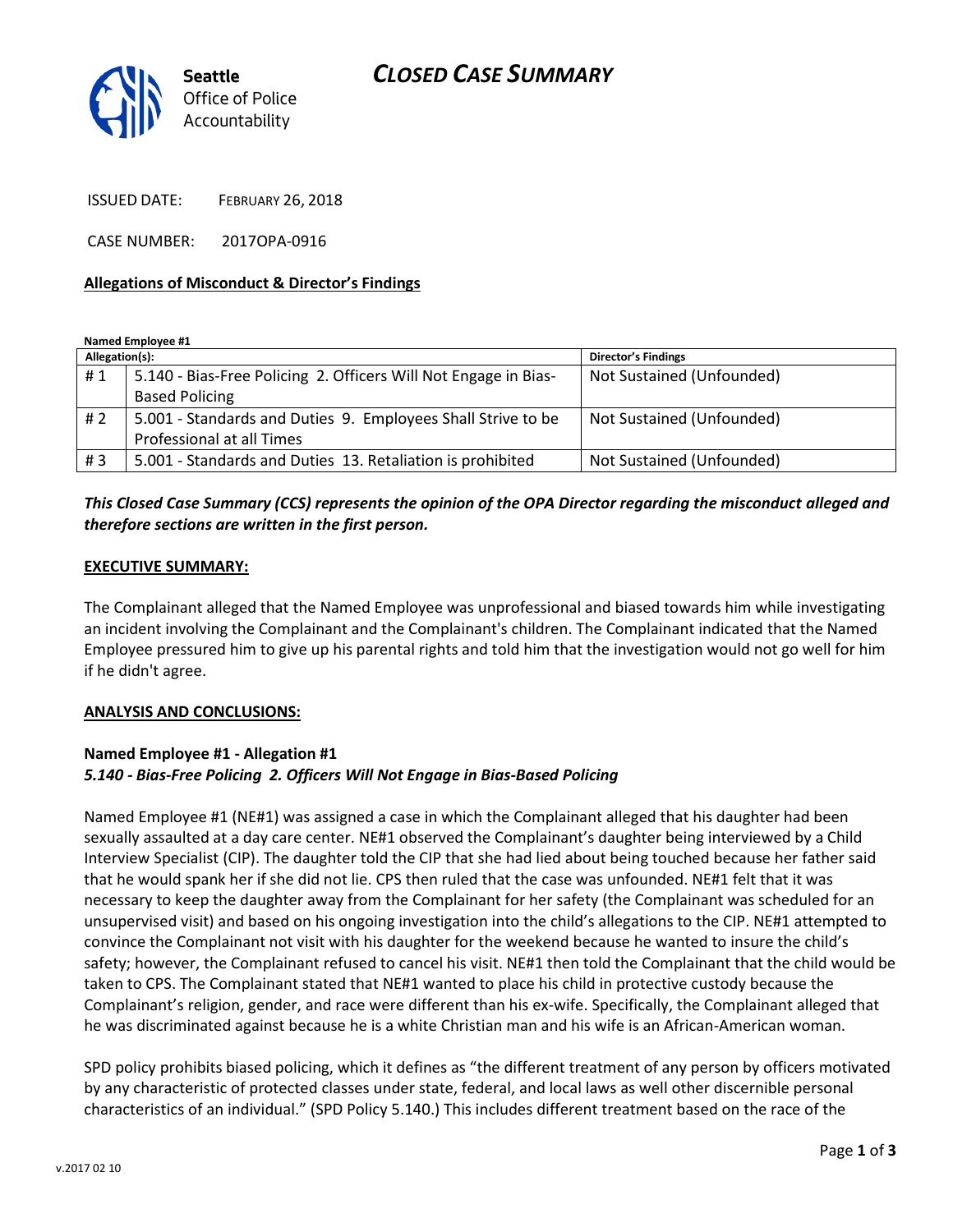

**Seattle** *Office of Police Accountability*

# *CLOSE CASE SUMMARY*

OPA CASE NUMBER: 2017OPA-0916

subject. (See id.) The policy provides guidance as to when an allegation of biased policing occurs, explaining that: "an allegation of bias-based policing occurs whenever, from the perspective of a reasonable officer, a subject complains that he or she has received different treatment from an officer because of any discernable personal characteristic…" (Id.)

Based on a review of the objective evidence in this case, I find that NE#1's intention was to seek to place the child into CPS custody for the child's protection. I do not believe that the Complainant's gender, race or religion played any role in NE#1's decision making and there is no indication that NE#1 engaged in biased policing in this case. As such, I recommend that this allegation be Not Sustained – Unfounded.

### Recommended Finding: **Not Sustained (Unfounded)**

### **Named Employee #1 - Allegation #2** *5.001 - Standards and Duties 9. Employees Shall Strive to be Professional at all Times*

The Complainant alleged that NE#1 was rude and aggressive while they were speaking on the phone. He stated that NE#1 told him that if he did not voluntarily give up his parental rights, that NE#1 would take his rights legally. The Complainant informed NE#1 that he would not give up his parental rights. The Complainant alleged that NE#1 was being deceptive when he tried to convince the Complainant to voluntarily give up his rights.

NE#1 explained that he was anything but deceptive. He indicated to OPA that he tried to tell the Complainant that what his child had said in her interview needed to be investigated and that, if necessary, he would be required to take the child into protective custody. NE#1 told the Complainant that it would be easier if he agreed to relinquish visitation for that weekend, but NE#1 explained that he was legally justified in taking protective custody of the child regardless of what the Complainant decided.

SPD Policy 5.001(9) states that "employees may not engage in behavior that undermines public trust in the Department, the officer, or other officers." This includes making statements that undermine "the effectiveness of the Department…" (SPD Policy 5.001(9).)

As a starting point, there is no evidence, aside from the Complainant's assertions, that NE#1 was rude or aggressive during their phone call. Indeed, NE#1 denied engaging in such behavior. Moreover, based on my review of the record, the evidence suggests that NE#1's behavior and the content of his conversation was based on a concern for the welfare of the Complainant's child and was legally justified. There is no indication that NE#1's behavior was at all unprofessional or outside of policy or the Department's expectations

As such, I recommend that this allegation be Not Sustained – Unfounded.

## Recommended Finding: **Not Sustained (Unfounded)**